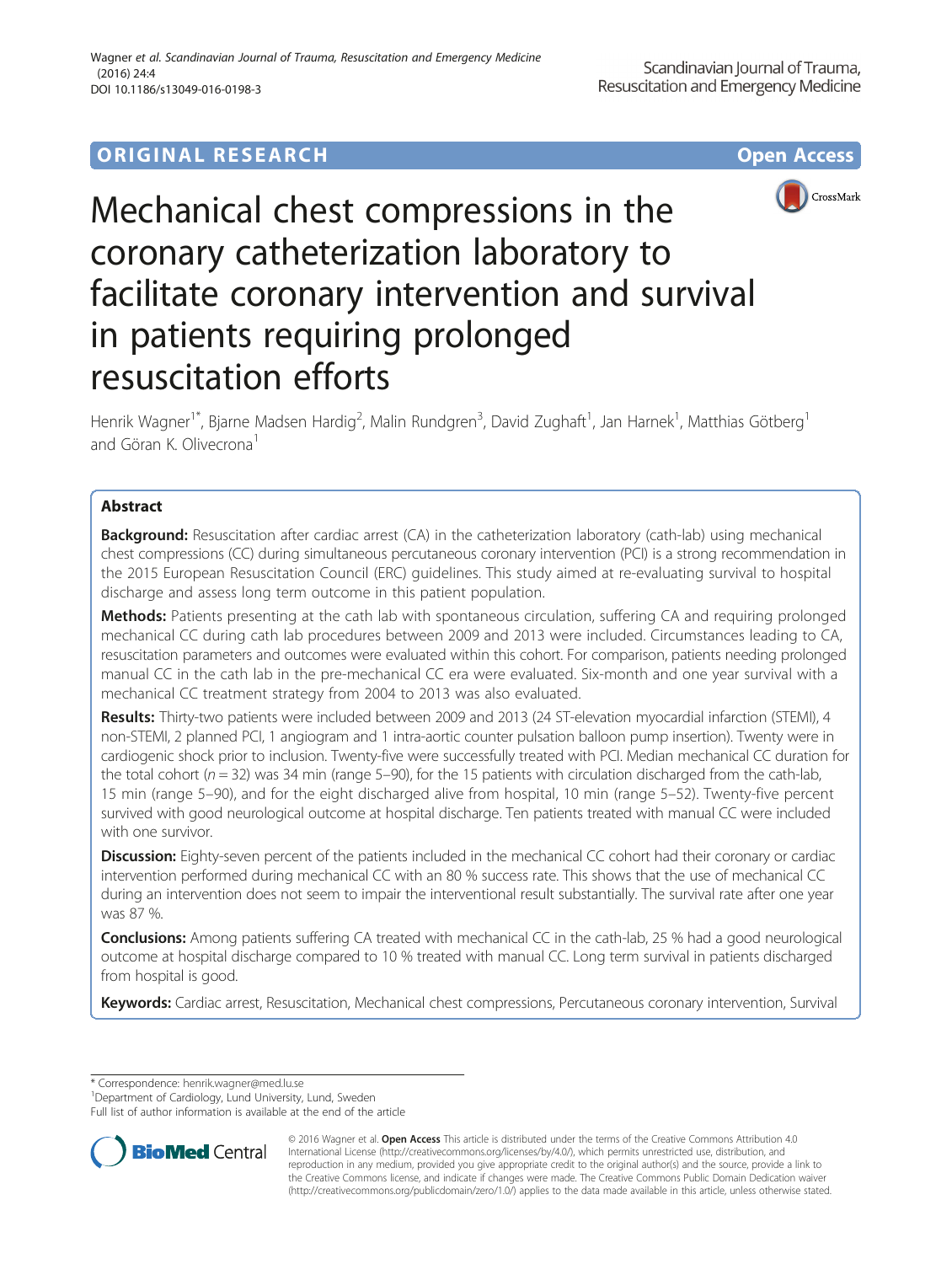## Background

Since 2004, we have routinely used a mechanical chest compression (CC) device in cardiac arrest (CA) situations in the coronary catheterization laboratory (cathlab) when initial advanced resuscitation efforts have failed to obtain return of spontaneous circulation. A mechanical CC device can successfully be used to overcome the difficulties of performing manual CC during simultaneous percutaneous coronary intervention (PCI) [[1\]](#page-7-0). There have been an increasing number of publications describing favourable outcomes with this treatment option, mostly small cohort studies and case reports [[2](#page-7-0)–[7](#page-7-0)]. We have previously documented a 25 % survival rate in cerebral performance category 1 or 2 at hospital discharge using this treatment strategy [[8\]](#page-7-0). Since 2015, the use of mechanical CC in CA situations in the cath-lab during simultaneous PCI is strongly recommended in the European Resuscitation Council (ERC) guidelines [[9](#page-7-0)].

When implementing a new treatment strategy, it is important to evaluate the results over a long period of time. One of the difficulties with new treatment options is that they are often introduced without critical evaluation such as a randomized trial and without an organized implementation [\[10](#page-7-0)]. Over the years of using mechanical CC in the cath-lab in resuscitation efforts in combination with simultaneous PCI, we have noted several practical short-comings in the work-flow. This has led to the development of a more structured and more tightly conducted approach, which has been described in detail elsewhere [\[11\]](#page-7-0). We therefore continued to evaluate both short and long term outcomes in patients suffering CA treated with mechanical CC during an invasive cardiac/coronary procedure in a prospective manner between 9 April 2009 and 9 April 2013.

Other important factors are patients survival to hospital discharge and long term survival after CA in the cath-lab when they have been treated with prolonged advanced resuscitation efforts during an invasive cardiac/ coronary procedure. Ehlenbach et al. analysed the outcomes of  $CA$ , in individuals  $> 65$  years of age suffering in-hospital CA, where the survival to discharge was 18.3 % [[12](#page-7-0)]. Girotra et al. studied in-hospital CA with an overall survival rate of 17 % to discharge from hospital, with survival rates increasing from 13.7 to 22.3 % at the end of the study [\[13](#page-7-0)]. However, CA cases occurring during a procedure in the operating room, in procedural suites or in the emergency department, were excluded [[13\]](#page-7-0). A recently published study on in-hospital CA found a survival rate to discharge from hospital of 18.4 % [\[14](#page-7-0)]. Further, in a Swedish study, the survival rate to discharge in in-hospital CA was found to be 37 % and 1 year survival among discharged patients was 84 % [\[15](#page-7-0)]. Another study focusing on in-hospital CA, in an elderly cohort, > 65 years of age, concluded that among the patients discharged from hospital, 59 % were alive 1 year after discharge [[16](#page-7-0)]. In our previous patients series were mechanical CC during PCI was used [\[8](#page-7-0)] we did not explore the long term survival outcome. Therefore these patients were included in the long term follow up in the this publication.

The aim of this prospective study was to analyse circumstances leading to CA and resuscitation parameters, to re-evaluate survival to hospital discharge and to assess 6-month and 1 year survival in this patient population who suffer CA and require prolonged resuscitation with mechanical CC in combination with an invasive cardiac/ coronary procedure.

## **Methods**

This prospective study was performed between 9 April 2009 and 9 April 2013 at the cath-lab at Skane University Hospital, Lund, Sweden. This is a tertiary centre in southern Sweden that performs PCIs 24 h a day, 7 days a week, and serves a population of 1.2 million. This study was approved by the local ethics review board (667/2009) and informed consent was obtained from survivors or from family members.

Among those who suffered a CA in the cath-lab, patients were included if resuscitation efforts has not solved the CA in a few minutes by defibrillation or drug treatment and there was consensus among the attending cardiologist, anaesthesiologist and the interventionist that mechanical CC was indicated. Cardiac arrest treatment prior to inclusion was performed according to the structural approach described previously, which also describes practical handling in the cath-lab setting including how to manoeuver the image amplifier, when and how to deploy the Mechanical CC device on the patient [[11\]](#page-7-0). The reason for referral to the cath-lab for those who were included in the study was either a diagnostic coronary angiogram in a coronary stable state, non-STelevation myocardial infarction (non-STEMI), elective planned PCI, insertion of an intra-aortic balloon counter pulsation device and for primary PCI in patients suffering a STEMI.

For mechanical CC, the LUCAS™2 chest compression system (Physio-Control/Jolife AB, Lund, Sweden) was used. The patient cohort was evaluated in four outcome groups: patient characteristics for the whole group, for patients who expired in the cath-lab, for patients discharged from the cath-lab and for patients discharged from hospital. The predefined endpoints were return of spontaneous circulation when leaving the cath-lab, and hospital discharge in cerebral performance category 1 or 2 [[17](#page-7-0)]. The cause of the referral to the cath-lab, culprit lesion, circulatory state at the time of arrival to the cathlab and rhythm at the time of the occurrence of the CA, were assessed in the 4 outcome groups. The number of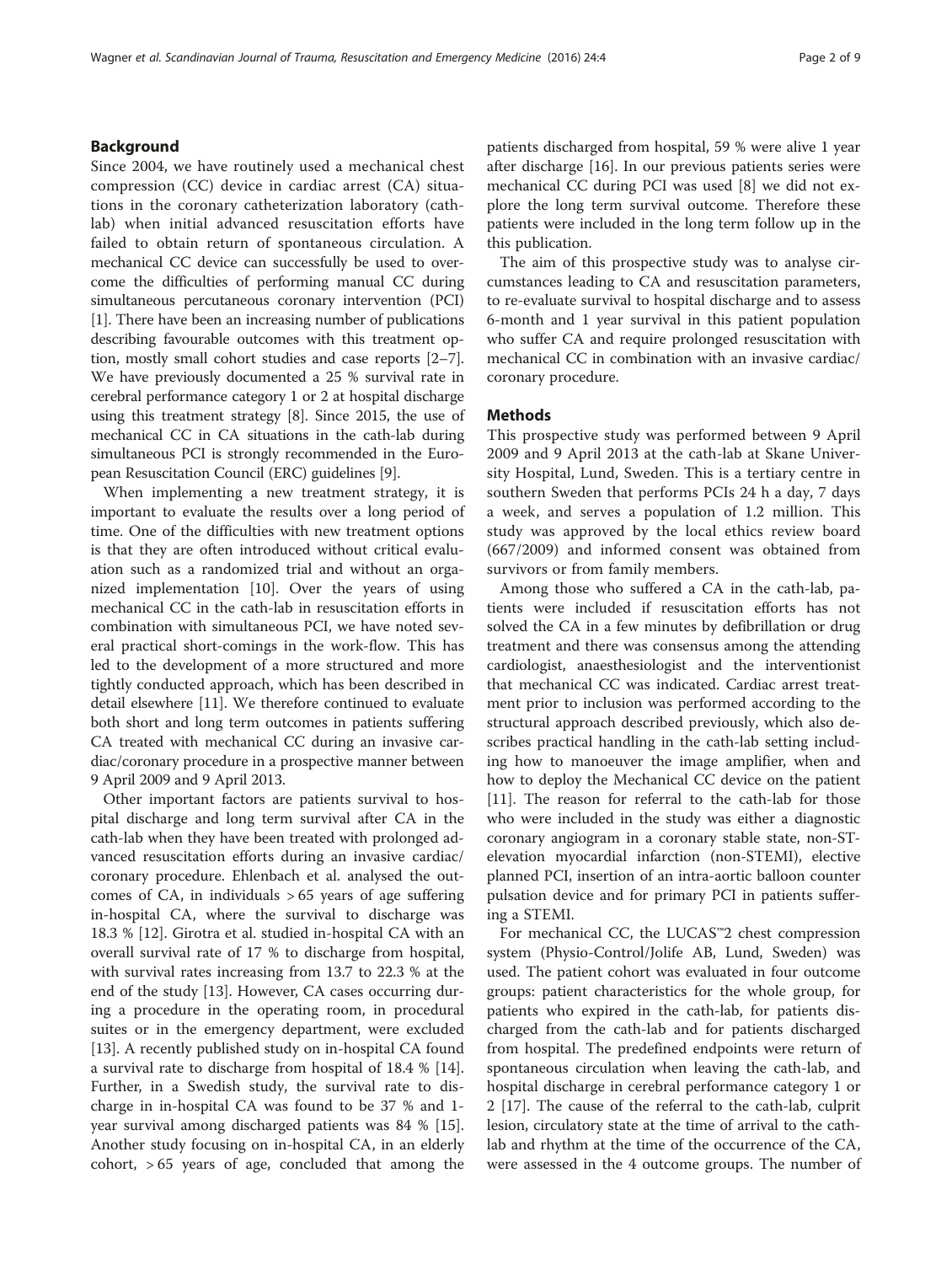PCIs during mechanical CC was assessed and successful PCI was defined according to the thrombolysis in myocardial infarction (TIMI) flow [[18](#page-7-0)]. Treatment times with mechanical CC were calculated for all groups and compared across the four outcome groups. The use of vasoactive drugs was assessed.

As a comparison, outcome for 10 consecutive patients suffering CA who needed prolonged resuscitation with manual CC in the cath lab (from 1999 to 2003, the time period prior to the start of using mechanical CC in our lab) were analysed using the local hospital CA registry and medical files. Inclusion criteria were the same as for those treated with mechanical CC (i.e. patients suffering CA where initial early resuscitation efforts failed).

Long term follow up was done for patients discharged from hospital both from the previous retrospective registry study (1 January 2004 to 31 December 2008) [\[8\]](#page-7-0) and those discharged from hospital in the current study.

### Statistical methods

Continuous data are presented as mean ± SD and median and range as appropriate. Categorical variables are presented as numbers or percentages. For non-parametric statistics, the Mann-Whitney U-test was used for calculating differences between the outcome groups, in age and mechanical CC time. A  $p$ -value < 0.05 was considered significant.

#### Results

Thirty-two patients were included during this study period. For patient demographics see Table 1. Patient characteristics such as the indications for cath-lab procedure, culprit lesion, circulatory state upon arrival at the cath-lab, and rhythm when the CA occurred, are presented in Table [2](#page-3-0).

In one specific patient, the reason for referral for the intra-aortic balloon counter pulsation insertion was therapy resistant ventricular tachycardia with cardiogenic shock. In the patients referred for planned PCI and non-STEMI, complications such as, for example, thrombus formation, vessel rupture and dissection caused the CA. One of the patients with non-STEMI was in cardiogenic shock at the time of arrival at the cath-lab. The patient, who was referred for an elective pre-operative coronary angiogram for surgery on the aortic valve, deteriorated into pulseless electrical activity due to aortic stenosis and reduced systolic left ventricular function.

Seventeen patients expired in the cath-lab. Fifteen left the cath-lab with circulation, of whom eight were discharged from hospital with cerebral performance category 1–2. During the study period (9 April 2009 – 9 April 2013), 8738 patients were admitted to the cath-lab for an invasive cardiac/coronary procedure. In total, 3368 patients were evaluated with a coronary angiogram only and 5370 patents were treated with PCI (acute or elective) whereof 2728 were treated for STEMI. Of these, 116 patients were in cardiogenic shock when admitted to the cath-lab. There was no statistical age difference between the patients who expired in the cath-lab and those who were discharged from the cath-lab with circulation ( $p =$ 0.37) and those discharged from hospital  $(p = 0.64)$ . Successful PCI defined as TIMI-II-III or < 50 % residual stenosis, PCI during mechanical CC and treatment time with mechanical CC are presented in Table [3.](#page-3-0) There was a statistically significant difference in time with mechanical CC when comparing patients who expired in the cath-lab to those discharged from the cath-lab with circulation ( $p =$ 0.02) and to those discharged from hospital ( $p = 0.004$ ). At least one vasoactive drug (norepinephrine, epinephrine or dobutamine) was administered either intermittently or as a continuous infusion) to 29 patients, and the majority received a combination of these drugs during the procedure.

## The manual CC treated group

Ten patients (eight men) with a mean age of  $68 \pm 6$  years suffered CA and required prolonged advanced resuscitation

|  | Table 1 Patient demographics, concomitant diseases, smoking habits and previous coronary interventions |  |  |  |  |
|--|--------------------------------------------------------------------------------------------------------|--|--|--|--|
|--|--------------------------------------------------------------------------------------------------------|--|--|--|--|

|                  | All patients | Expired Cath-lab | Discharged Cath-lab      | Discharged Hospita |
|------------------|--------------|------------------|--------------------------|--------------------|
| Patient History  | $n = 32(96)$ | 17(53)           | 15(47)                   | 8(25)              |
| Age              | $71 \pm 13$  | $73 \pm 10$      | $68 \pm 15$              | $68 \pm 19$        |
| Gender (male)    | 20(63)       | 11               | 9                        | $\overline{4}$     |
| Hypertension     | 18 (56 %)    | 9                | 9                        | 7                  |
| <b>Diabetes</b>  | 8 (25 %)     | 6                |                          | 2                  |
| Hyperlipidaemia  | 9(28%)       |                  | $\overline{\phantom{a}}$ | 2                  |
| Smoking/X-smoker | 14 (44 %)    |                  |                          | 4                  |
| Previous MI      | 9(28%)       | 4                | 5                        | $\overline{4}$     |
| Previous PCI     | 3(9%)        |                  | 2                        | $\mathfrak{D}$     |
| Previous CABG    | 4 (13 %)     | 3                |                          |                    |

Cath-lab coronary catheterization laboratory, MI myocardial infarction, PCI percutaneous coronary intervention, CABG coronary artery by-pass grafting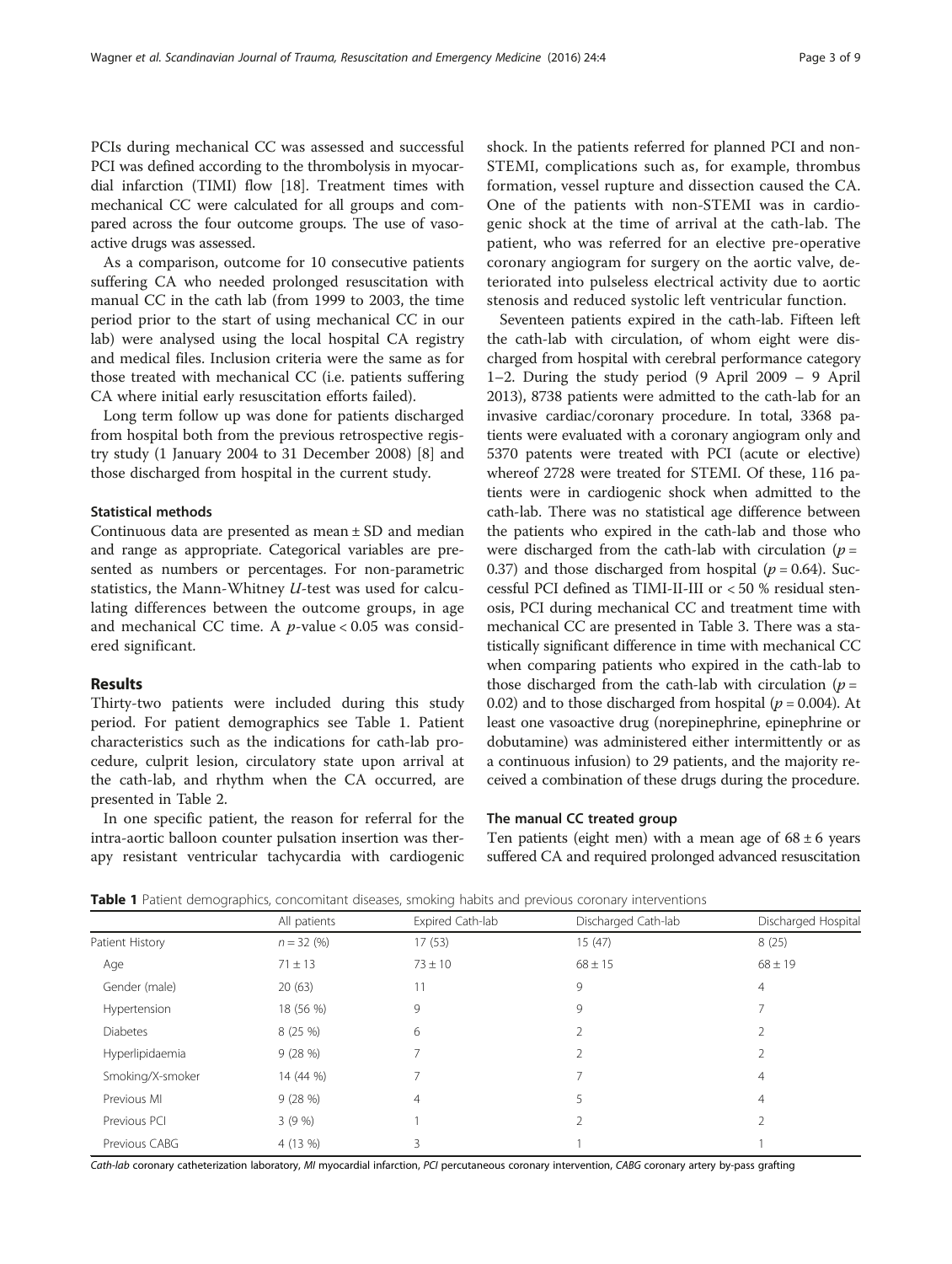|                                                  | All patients | Expired Cath-lab | Discharged Cath-lab | Discharged Hospital |
|--------------------------------------------------|--------------|------------------|---------------------|---------------------|
|                                                  | $n = 32(%)$  | 17(53)           | 15(47)              | 8(25)               |
| Indication for cath-lab procedure                |              |                  |                     |                     |
| <b>STEMI</b>                                     | 24 (75)      | 15               | 9                   | 4                   |
| non-STEMI                                        | 4(13)        |                  | 3                   | $\overline{2}$      |
| Elective PCI                                     | 2(6)         |                  |                     |                     |
| Other                                            | 1(3)         | $\Omega$         |                     |                     |
| Angiogram                                        | 1(3)         | $\mathbf{0}$     |                     | $\mathbf{0}$        |
| Culprit lesion in coronary patients              |              |                  |                     |                     |
| LM                                               | 10(31)       | 6                | $\overline{4}$      | $\overline{2}$      |
| <b>LAD</b>                                       | 12(38)       | 7                | 5                   | 2                   |
| LCx                                              | 2(6)         | $\Omega$         | $\overline{2}$      | $\overline{2}$      |
| <b>RCA</b>                                       | 6 (19)       | 4                | $\overline{2}$      |                     |
| Other                                            | 2(6)         | $\mathbf{0}$     | $\overline{2}$      |                     |
| Circulatory state at the arrival to the cath-lab |              |                  |                     |                     |
| Cardiogenic shock                                | 20(62)       | 12               | 8                   | $\overline{2}$      |
| Initial rhythm at cardiac arrest                 |              |                  |                     |                     |
| VT/VF                                            | 5(16)        | 1                | 4                   | $\overline{2}$      |
| PEA                                              | 22 (69)      | 14               | 8                   | 4                   |
| Asystole                                         | 5(16)        | $\overline{2}$   | 3                   | 2                   |

<span id="page-3-0"></span>Table 2 Indication for referral to the coronary catheterization laboratory, culprit lesion, circulatory state at arrival in the coronary catheterization laboratory, rhythm at the time of the cardiac arrest

Cath-lab coronary catheterization laboratory, STEMI ST-elevation myocardial infarction, non-STEMI non-ST-elevation myocardial infarction, PCI percutaneous coronary intervention, LM left main coronary artery, LAD left anterior descendent coronary artery, LCx left circumflex coronary artery, RCA right coronary artery, VT ventricular tachycardia, VF ventricular fibrillation, PEA pulseless electrical activity

efforts with manual CC in the cath-lab between 1 January 1999 and 31 December 2003. Eight of these were referred due to a STEMI; one patient had a non-STEMI, and one patient had developed a ventricular septum defect due to a STEMI a few days earlier. Seven patients were in cardiogenic shock when admitted to the cath-lab. Two patients had a shockable rhythm at the time of the CA. Six patients were treated with PCI during manual CC, with 50 % PCI success rate. The median time with manual CC for the whole group  $(n = 10)$  was 20 min (range 15–75 min), 20 min (range 15–75) for those who expired in the cath-lab  $(n = 6)$ , 25 min (range 15–60) for those discharged from the cath-lab  $(n = 4)$ , and 15 min for the patient discharged from hospital in cerebral performance category 1 ( $n = 1$ ). Comparison of data relating to patient history, indication for cath-lab procedure, culprit lesion, procedural data and the initial rhythm at

Table 3 Coronary catheterization laboratory procedural data

|                         | All patients | Expired Cath-lab | Discharged Cath-lab | Discharged Hospital |
|-------------------------|--------------|------------------|---------------------|---------------------|
| Procedural data         | $n = 32(96)$ | 17(53)           | 15(47)              | 8(25)               |
| Angiography during MCC  | 5(16)        |                  | 3                   |                     |
| PCI during MCC          | 27(87)       | 16               | 11                  | 6                   |
| PCI successful          | 25(81)       | 12               | 13                  | 6                   |
| PCI unsuccessful        | 6(20)        |                  |                     |                     |
| Use of concomitant IABP | 12 (38)      | 3                | 9                   | 4                   |
| CC- time                | $34(5-90)$   | 42 (10-75)       | $15(5-90)$          | $10(5-52)$          |
| Thoracic surgery        | 4(13)        |                  | $\overline{4}$      |                     |

Cath-lab coronary catheterization laboratory, PCI percutaneous coronary intervention, MCC mechanical chest compression, IABP intra-aortic counter pulsation pump, CC chest compression times are presented as median minutes (range)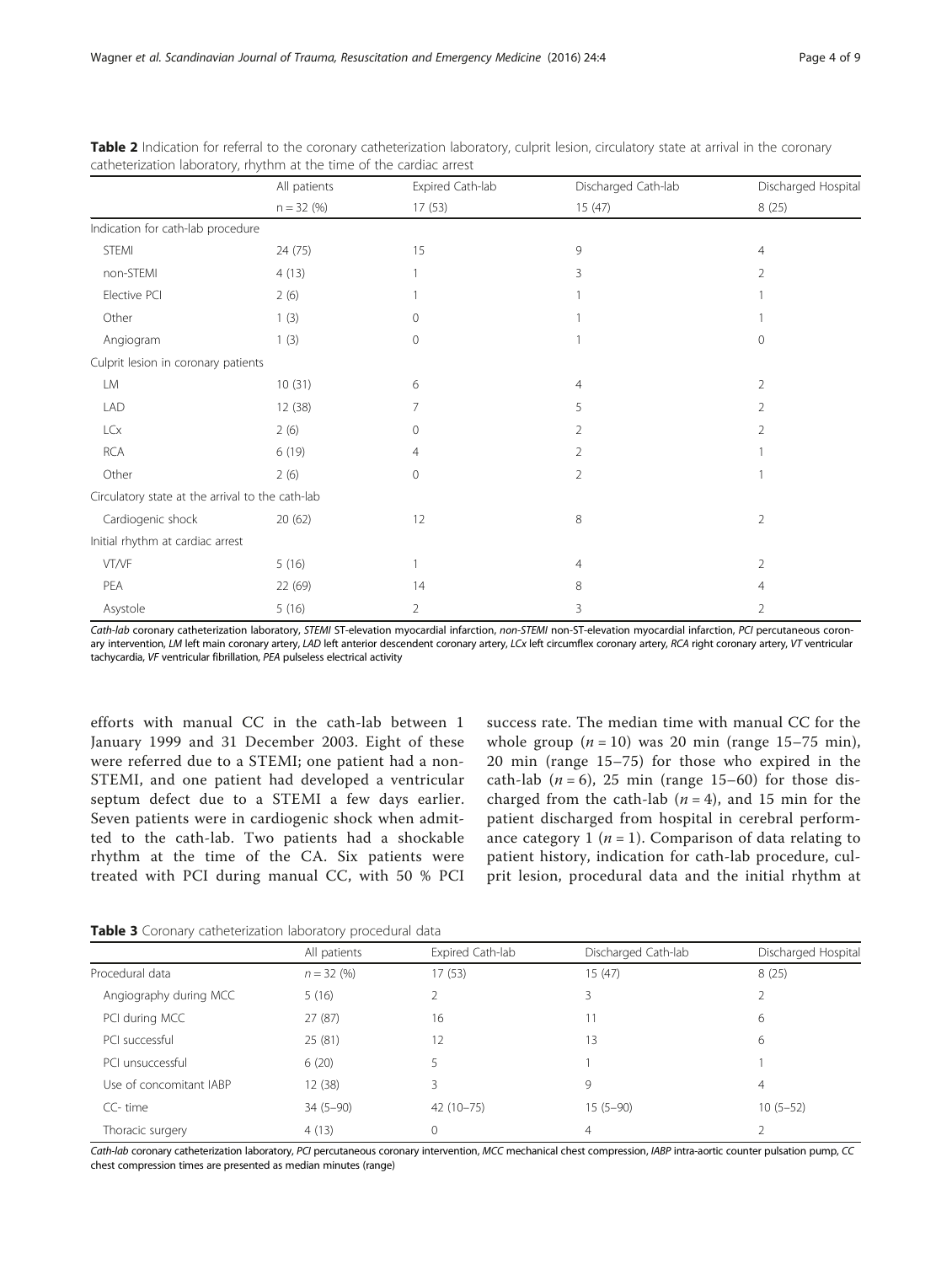<span id="page-4-0"></span>CA between the patients treated with mechanical CC and those treated with manual CC's can be seen in Table 4.

#### Long term survival

The long term survival for the present patient cohort that were discharged from hospital (8 (25 %)) was, 8 patients that (100 %) survived to 1 month after discharge, 8 (100 %) patients that survived to 6 month and 7 patients (87 %) were alive at 1 year, all in CPC 1–2. In our previous patients series the long term survival in those discharged from hospital (11 patients (25 %)), was 10 patients (91 %) that survived to 1 month after discharge, 8 patients (73 %) that survived to 6 month and 8 patients  $(73 \%)$  were alive at [1](#page-5-0) year, all in CPC 1–2 (Fig. 1).

#### **Discussion**

In this prospective study evaluating the outcomes of patients treated with mechanical CC during a simultaneous cardiac/coronary procedure due to CA where normal advanced resuscitation efforts had failed, we found a 25 % survival rate in cerebral performance category 1 or 2 at hospital discharge. These results verify similar survival results at hospital discharge as our previous retrospective study [[8\]](#page-7-0) and lend further support to the current ERC guideline [[9](#page-7-0)]. The structured and more tightly conducted approach used in this second period did show an improvement in team work and resulted in a more calm and success oriented setting [\[11](#page-7-0)]. There is an increase in 1 year survival rate from 73 % in the period between 1 January 2004 and 31 December 2008 to 87 % in the current study that might reflect the new approach, but the figures should be handled with precaution since it is small numbers.

In-hospital CA could depend on a broad range of underlying conditions [\[12](#page-7-0)–[15, 19](#page-7-0), [20\]](#page-7-0). Reported survival rates to discharge from hospital after in-hospital CA vary widely, from 17 to 36 % [[12](#page-7-0)–[15, 19](#page-7-0), [20\]](#page-7-0) and differences in inclusion and exclusion criteria are important when interpreting the results. In some studies, subgroups such as patients suffering a CA during a medical procedure or in the emergency department [\[13](#page-7-0)], or patients < 65 years of age, have been excluded [\[12](#page-7-0)]. There are also important differences in background factors such as a high rate of initial shockable rhythm (49 and 39 %) [[15](#page-7-0), [20\]](#page-7-0). As a comparison, the study presented here included patients without age restriction suffering CA in the cath-lab, who required prolonged advanced resuscitation efforts including mechanical CC during an intervention, and only 16 % had an initial shockable rhythm. Thus, comparisons with the referred studies are delicate because of the important population differences.

In one registry report covering survival to hospital discharge after a CA in the cath-lab, survival was as high as

Table 4 Patient history, concomitant diseases, smoking habits and previous coronary interventions. Indication for referral to the coronary catheterization laboratory, culprit lesion, circulatory state at arrival to the coronary catheterization laboratory, rhythm at the time of the cardiac arrest. Coronary catheterization laboratory procedural data. Comparing those treated with Mechanical CPR and those treated with manual CPR

|                                   | Mechanical CC in the lab | Manual CC in the lab |  |
|-----------------------------------|--------------------------|----------------------|--|
|                                   | $n = 32$                 | $n = 10$             |  |
| Patient History                   |                          |                      |  |
| Age                               | 71 (±13)                 | 68 $(\pm 6)$         |  |
| Gender (male)                     | 20                       | 8                    |  |
| Hypertension                      | 18                       | 1                    |  |
| <b>Diabetes</b>                   | 8                        | $\overline{2}$       |  |
| Hyperlipidemia                    | 9                        | 1                    |  |
| Smoking/X-smoke                   | 14                       | $\overline{2}$       |  |
| Previous MI                       | 9                        | $\overline{2}$       |  |
| Previous PCI                      | 3                        | 1                    |  |
| Previous CABG                     | $\overline{4}$           | 1                    |  |
| Indication for cath lab procedure |                          |                      |  |
| <b>STEMI</b>                      | 23                       | 8                    |  |
| non-STEMI                         | $\overline{4}$           | 1                    |  |
| Elective PCI                      | $\mathfrak{D}$           | $\Omega$             |  |
| Tamponade                         | 0                        | 0                    |  |
| Other                             | 2                        | 1                    |  |
| Angiogram                         | 1                        | $\mathbf 0$          |  |
| Culprit lesion                    |                          |                      |  |
| LM                                | 10                       | 1                    |  |
| LAD                               | 12                       | 5                    |  |
| LCx                               | 2                        | 1                    |  |
| <b>RCA</b>                        | 6                        | 1                    |  |
| Other                             | $\overline{2}$           | $\overline{2}$       |  |
| Procedural data                   |                          |                      |  |
| Angiography only                  | 5                        | $\mathbf{1}$         |  |
| PCI successful                    | 25                       | 3                    |  |
| PCI Unsuccessful                  | 6                        | 3                    |  |
| Use of IABP                       | 12                       | 5                    |  |
| CC-time                           | 34 (5-90)                | 20 (15-75)           |  |
| Cardiogenic shock                 | 20                       | $\overline{7}$       |  |
| Initial rhythm at cardiac arrest  |                          |                      |  |
| VT/VF                             | 5                        | $\overline{2}$       |  |
| PEA                               | 22                       | $\overline{4}$       |  |
| Asystole                          | 5                        | $\overline{4}$       |  |

Cath-lab coronary catheterization laboratory, STEMI ST-elevation myocardial infarction, non-STEMI non-ST-elevation myocardial infarction, PCI percutaneous coronary intervention, LM left main coronary artery, LAD left anterior descendent coronary artery, LCx left circumflex coronary artery, RCA right coronary artery, VT ventricular tachycardia, VF ventricular fibrillation, PEA pulseless electrical activity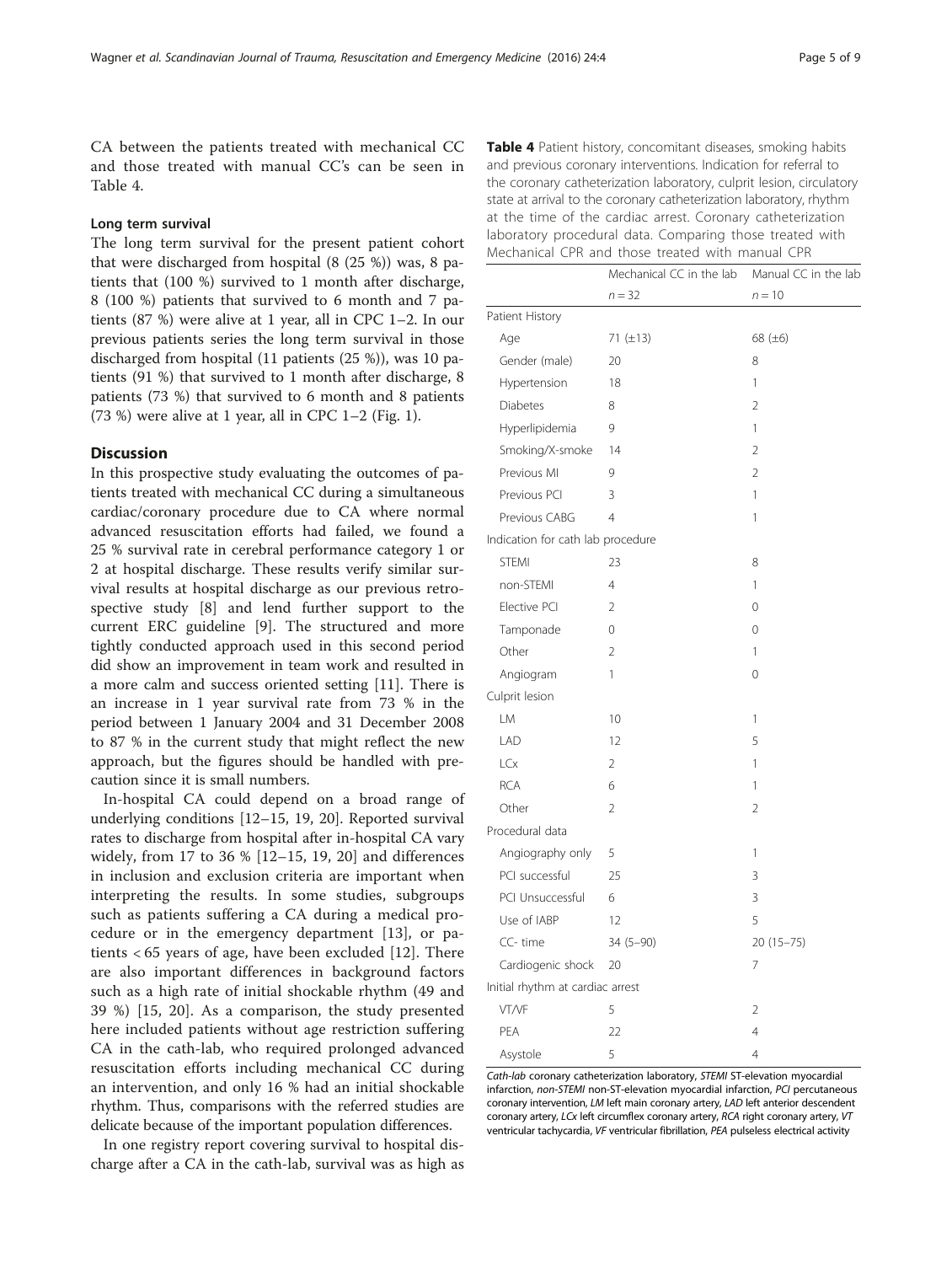<span id="page-5-0"></span>

65 % [\[19](#page-7-0)]. The survival difference compared to our study may be caused by different inclusion criteria. In the report by Herlitz et al. [\[19\]](#page-7-0), a large proportion of patients suffering a CA may have received one or two defibrillations and/or a few moments of manual CC. The incidence of reperfusion ventricular fibrillation in patients with STEMI treated by primary PCI in the cath-lab in our institution is 1.9 % annually, with a survival rate of 81.7 % at discharge from hospital when defibrillated early [\[21](#page-7-0)]. In the current study we have excluded these specific patients: hence making direct comparisons with the study by Herlitz et al. [[19](#page-7-0)] and the study by Demidova et al. [[21](#page-7-0)] in terms of survival are difficult.

In the current study, 27 patients (84 %) had a nonshockable rhythm at the time of the CA. This indicates that coronary ischemic-driven CA in this setting has a large proportion of patients presenting with a rhythm not treatable with defibrillation and that most of the patients with a ventricular fibrillation are easily treated with an early defibrillation as shown by Demidova et al. [[21\]](#page-7-0). A similar percentage of ventricular fibrillation was seen in our previous study [\[8\]](#page-7-0) and in our historical group treated with manual CC (Table [4\)](#page-4-0). However, these percentages differ from other in-hospital studies, where 51 and 61 % had an initial non-shockable rhythm [[15](#page-7-0), [20](#page-7-0)]. Again the cohorts studied in these papers differ, because all patients suffering a CA by any cause are included [\[15](#page-7-0), [20](#page-7-0)] compared to the highly selected cohort in our current study. However, in the study by Nolan et al. there was a high amount of non-shockable rhythm (72.9 %) and only 16.9 % had an initial shockable rhythm [\[14\]](#page-7-0). The cause is unclear, but one explanation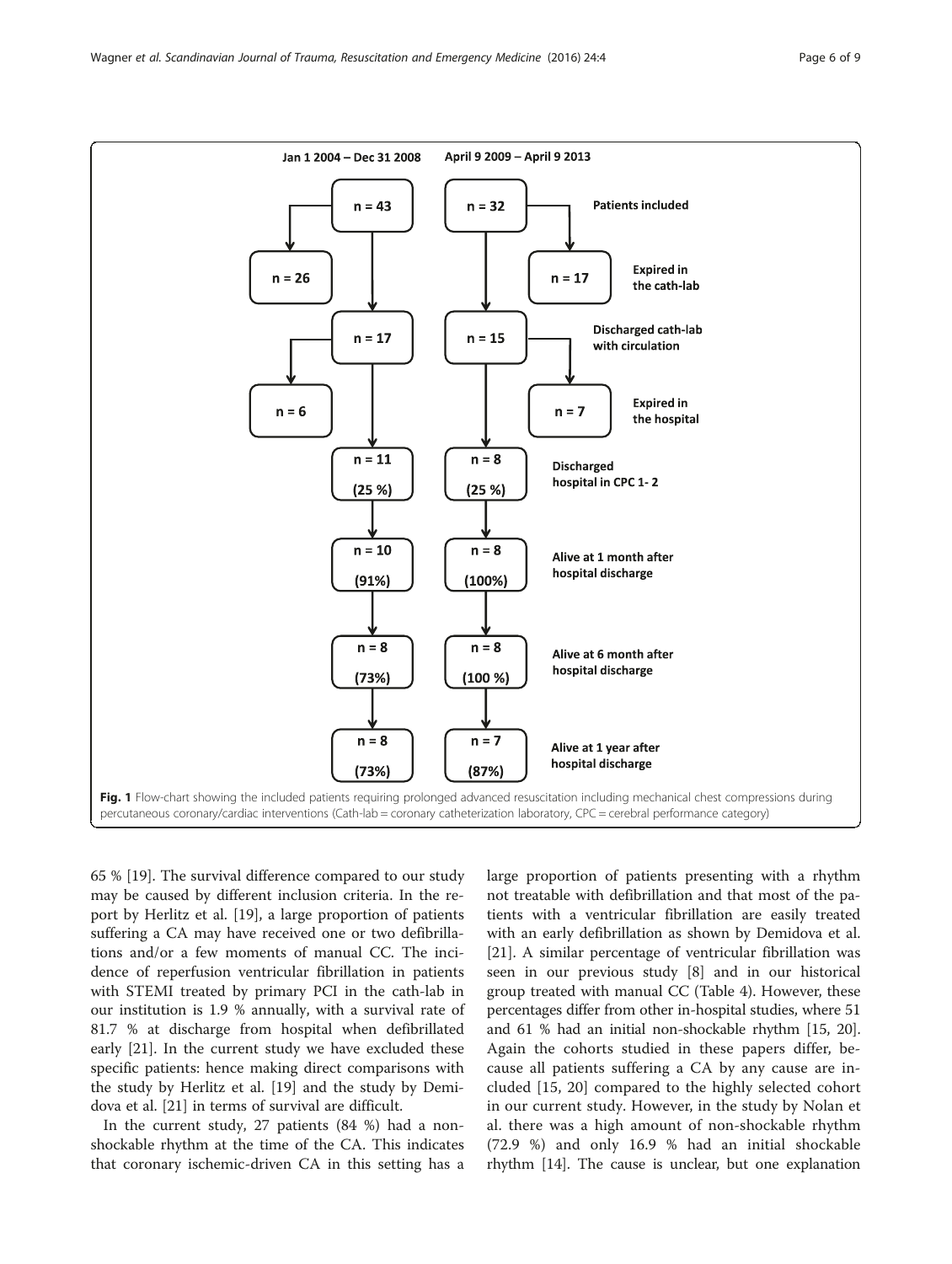might be that 56.6 % of the CAs occurred in a general ward, likely without monitoring [[14](#page-7-0)]. Thus the occurrence of the CA may not be instantly noticed, which may lead to the conversion of an initial ventricular fibrillation or a pulseless ventricular tachycardia to a non-shockable rhythm, but this remains speculative.

Twenty-five out of 31 (80 %) interventions were successful. Considering that 87 % of the interventions were performed during mechanical CC, an 80 % success rate is reasonable compared to the expected 90 % success rate in primary PCI for STEMI [[22](#page-7-0)]. In the previous study, there was a 76 % PCI success rate [[8](#page-7-0)]. Thus, the use of mechanical CC during simultaneous PCI does not appear to reduce PCI results substantially compared to primary PCI for STEMI.

In the 10 patients from the pre-mechanical CC era treated with manual CC, 10 % survived to hospital discharge. One problem comparing historical data is that indications for referral to the cath-lab may have changed over time. This may be reflected by the fact that only 10 patients in four years needed prolonged resuscitation. The DANAMI-2 trial in 2003 showed superiority for primary PCI compared to fibrinolytic therapy in STEMIpatients [[23](#page-7-0)], and Hochman et al. showed a survival benefit in patients in cardiogenic shock treated with early invasive strategy both in the short and long term perspective [[24, 25\]](#page-7-0). The results of these studies may have increased referrals to the cath-lab of patients in a more severe cardio-vascular circulatory condition at greater risk of developing CA.

In the group treated with mechanical CC, only two (25 %) of the patients discharged alive from hospital were in cardiogenic shock compared to 12 (60 %) who expired in the cath-lab. This mortality rate is higher compared to what was reported by Minha et al. where 29 % with cardiogenic shock expired in the cath-lab [\[26](#page-7-0)]. In another large registry (patients suffering CA and resuscitated prior to PCI), CA was more common in patients with cardiogenic shock presenting with and without STEMI, where 82 % of the deceased patients in the STEMI-group and 78 % in the non-STEMI group were in cardiogenic shock [[27\]](#page-8-0). One explanation for the high mortality rate in the group with cardiogenic shock might be that when a CA has occurred, the hemodynamic status prior to the CA reflects the severity of the disease, which may be important for achieving the return of spontaneous circulation.

The 1 year survival rate for patients in our previous study and current study discharged from the hospital in cerebral performance category 1–2 was 73 and 87 % respectively. This is higher in comparison to a large retrospective study of elderly patients where the survival rate after in-hospital CA was found to be 58 % at one year [[16\]](#page-7-0) but similar to the study from Fredriksson et al. [\[15](#page-7-0)]. However, these studies included different causes of CA and survival was analysed at different time points, which makes comparison difficult.

When implementing new technologies in medical settings, it is important that this can be done methodologically and with thorough follow-up [\[10\]](#page-7-0). In the case of the implementation of mechanical CC in the cath-lab, there have been no randomized trials. Over the past ten years, we have included 75 patients and show a survival rate of 25 % at discharge from hospital. With this number of patients and reproducible findings of successful interventions, we find the use of mechanical CC devices in the cath lab to be a reliable, safe and a valuable tool in the treatment of CA during PCI.

In an effort to further increase the survival rate for these patients, extracorporeal membranous oxygenation has been used in CA treatment situations with some success [\[28](#page-8-0)–[30\]](#page-8-0). If implementing this strategy, the challenge will be to choose the "right" patients. In a Japanese study, the authors found that patients with refractory ventricular fibrillation and pulseless ventricular tachycardia without any evidence of developing signs of multiorgan dysfunction had a favourable outcome when treated with extracorporeal membranous oxygenation [[31\]](#page-8-0). Most of those who died in our current study were in cardiogenic shock at the time of admission to the cath-lab. A reasonable thought is that the patients with cardiogenic shock should be selected for extracorporeal membranous oxygenation or Impella®, perhaps prior to the occurrence of the CA. Both the strategy with Impella® as well with extracorporeal membranous oxygenation for prolonged resuscitation efforts are currently under evaluation in two randomized studies [\[32, 33](#page-8-0)].

#### Limitations

The study has some limitations. Firstly, it was not a randomized, controlled study. However, performing a randomized study in this setting and comparing mechanical CC to manual CC during simultaneous PCI might be controversial, since it is exceedingly difficult to perform manual CC during simultaneous PCI and the CC provider would be exposed to unacceptably high amounts of X-ray radiation. The numbers of patients treated with manual CC during prolonged CA in the cath-lab are small, which make comparison difficult, but the time period covering the pre-mechanical CC era could not be extended since the in hospital CA registry started in 1999. Having a new treatment strategy for this group of patients in the need of prolonged resuscitation might influence the decision to treat more patients which also can affect results. The control patients were also treated during a time period were poorer post resuscitation care was available, which could have an effect on the long term outcome in this group. Despite the limitation of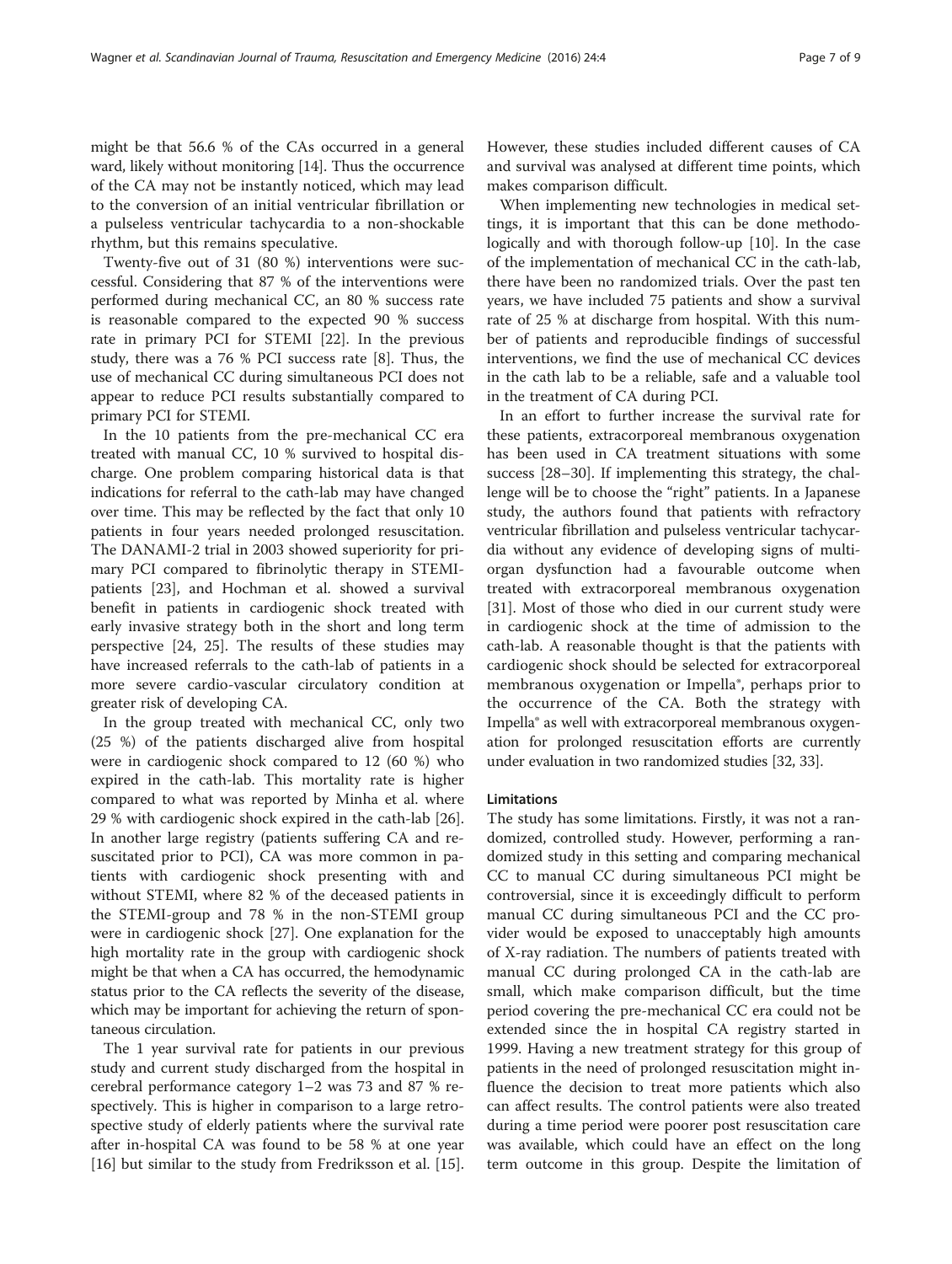<span id="page-7-0"></span>being a small study (only 0.09 % of the patients who were referred for primary PCI suffered CA and required prolonged resuscitation including mechanical CC), this is the second-largest prospective single centre case series  $(n = 32)$  describing the use of mechanical CC devices in the cath-lab.

### Conclusion

This study confirms the results of our earlier study, which showed a survival rate at hospital discharge of 25 % in patients treated with mechanical CC during PCI and who arrived at the cath-lab with spontaneous circulation. Furthermore, there was good long term survival rate with good neurological outcome among patients discharged from the hospital.

#### Competing interests

Henrik Wagner has received lecture honoraria from Physio-Control/Jolife AB, Lund, Sweden.

Bjarne Madsen Hardig is an employee of Physio-Control/Jolife AB, Lund, Sweden.

Göran K. Olivecrona has received lecture honoraria from Physio-Control/Jolife AB, Lund, Sweden.

No other authors have any conflict of interest.

#### Authors' contributions

HW has drafted the concept and design of the study, acquisition and evaluation of data, drafted the manuscript and was the main writer and has participated in the treatment of the patients. BMH participated in the concept and design of the study, statistical analysis, of data as well as critical evaluation of the manuscript. MR has participated in the treatment of the patients and critically evaluated the manuscript. MG has participated in the treatment of the patients and critically evaluated the manuscript. DZ has participated in the treatment of the patients and critically evaluated the manuscript. JH has participated in the treatment of the patients and critically evaluated the manuscript. GOA has drafted the concept and design of the study and has participated in the treatment of the patients and critically evaluated the manuscript. All authors read and approved the final manuscript.

#### Acknowledgement

The authors thank Registered Nurse Hans Olson, Department of Anaesthesiology and Intensive Care, Lund University, Lund, Sweden, for help in collecting data. This study has been funded by the Swedish Heart and Lung Foundation, Skåne County Council´s Research and Development Foundation and the Laerdal Foundation.

#### Author details

<sup>1</sup>Department of Cardiology, Lund University, Lund, Sweden. <sup>2</sup>Physio-Control Sweden/Jolife AB, Lund, Sweden. <sup>3</sup>Department of Anaesthesiology and Intensive Care, Lund University, Lund, Sweden.

#### Received: 29 July 2015 Accepted: 8 January 2016 Published online: 21 January 2016

#### References

- Azman KJ, Gorjup V, Noc M. Rescue percutaneous coronary intervention during cardiopulmonary resuscitation. Resuscitation. 2004;61(2):231–6.
- 2. Nielsen N, Sandhall L, Schersten F, Friberg H, Olsson SE. Successful resuscitation with mechanical CPR, therapeutic hypothermia and coronary intervention during manual CPR after out-of-hospital cardiac arrest. Resuscitation. 2005;65(1):111–3.
- 3. Grogaard HK, Wik L, Eriksen M, Brekke M, Sunde K. Continuous mechanical chest compressions during cardiac arrest to facilitate restoration of coronary circulation with percutaneous coronary intervention. J Am Coll Cardiol. 2007;50(11):1093–4.
- Larsen AI, Hjornevik AS, Ellingsen CL, Nilsen DW. Cardiac arrest with continuous mechanical chest compression during percutaneous coronary

intervention. A report on the use of the LUCAS device. Resuscitation. 2007; 75(3):454–9.

- 5. Agostoni P, Cornelis K, Vermeersch P. Successful percutaneous treatment of an intraprocedural left main stent thrombosis with the support of an automatic mechanical chest compression device. Int J Cardiol. 2008;124(2):e19–21.
- 6. Bonnemeier H, Simonis G, Olivecrona G, Weidtmann B, Gotberg M, Weitz G, et al. Continuous mechanical chest compression during in-hospital cardiopulmonary resuscitation of patients with pulseless electrical activity. Resuscitation. 2011;82(2):155–9.
- 7. Azadi N, Niemann JT, Thomas JL. Coronary imaging and intervention during cardiovascular collapse: use of the LUCAS mechanical CPR device in the cardiac catheterization laboratory. J Invasive Cardiol. 2012;24(2):79–83.
- 8. Wagner H, Terkelsen CJ, Friberg H, Harnek J, Kern K, Lassen JF, et al. Cardiac arrest in the catheterisation laboratory: a 5-year experience of using mechanical chest compressions to facilitate PCI during prolonged resuscitation efforts. Resuscitation. 2010;81(4):383–7.
- 9. Truhlář A, Deakin CD, Soar J, Khalifa GEA, Alfonzo A, Bierens JJLM, et al. European Resuscitation Council Guidelines for Resuscitation 2015Section 4. Cardiac arrest in special circumstances. Resuscitation. 2015;95:148–201.
- 10. Grol R, Grimshaw J. From best evidence to best practice: effective implementation of change in patients' care. Lancet. 2003;362(9391):1225–30.
- 11. Wagner H, Rundgren M, Madsen Hardig B, Kern K, Zughaft D, Harnek J, et al. A structured approach for treatment of prolonged cardiac arrest cases in the coronary cathetrization laboratory using mechanical chest compressions. Int J Cardiovasc Res. 2013;2(4):1–7.
- 12. Ehlenbach WJ, Barnato AE, Curtis JR, Kreuter W, Koepsell TD, Deyo RA, et al. Epidemiologic study of in-hospital cardiopulmonary resuscitation in the elderly. N Engl J Med. 2009;361(1):22–31.
- 13. Girotra S, Nallamothu BK, Spertus JA, Li Y, Krumholz HM, Chan PS. Trends in survival after in-hospital cardiac arrest. N Engl J Med. 2012;367(20):1912–20.
- 14. Nolan JP, Soar J, Smith GB, Gwinnutt C, Parrott F, Power S, et al. Incidence and outcome of in-hospital cardiac arrest in the United Kingdom National Cardiac Arrest Audit. Resuscitation. 2014;85(8):987–92.
- 15. Fredriksson M, Aune S, Thoren AB, Herlitz J. In-hospital cardiac arrest–an Utstein style report of seven years' experience from the Sahlgrenska University Hospital. Resuscitation. 2006;68(3):351–8.
- 16. Chan PS, Spertus JA, Nallamothu BK. Long-term outcomes in elderly survivors of cardiac arrest. N Engl J Med. 2013;368(25):2438–9.
- 17. Jennett B, Bond M. Assessment of outcome after severe brain damage. Lancet. 1975;1(7905):480–4.
- 18. Nicklas JM, Diltz EA, O'Neill WW, Bourdillon PD, Walton Jr JA, Pitt B. Quantitative measurement of coronary flow during medical revascularization (thrombolysis or angioplasty) in patients with acute infarction. J Am Coll Cardiol. 1987;10(2):284–9.
- 19. Herlitz J. Swedish Cardiopulmonary Resuscitation Registry. 2013. Yearly report of cardiac arrest reported to the Swedish cardiopulmonary resucitation registry.
- 20. Wallmuller C, Meron G, Kurkciyan I, Schober A, Stratil P, Sterz F. Causes of in-hospital cardiac arrest and influence on outcome. Resuscitation. 2012; 83(10):1206–11.
- 21. Demidova MM, Carlson J, Erlinge D, Platonov PG. Predictors of ventricular fibrillation at reperfusion in patients with acute ST-elevation myocardial infarction treated by primary percutaneous coronary intervention. Am J Cardiol. 2014;115(4):417–22.
- 22. Tadel-Kocjancic S, Zorman S, Jazbec A, Gorjup V, Zorman D, Noc M. Effectiveness of primary percutaneous coronary intervention for acute STelevation myocardial infarction from a 5-year single-center experience. Am J Cardiol. 2008;101(2):162–8.
- 23. Andersen HR, Nielsen TT, Rasmussen K, Thuesen L, Kelbaek H, Thayssen P, et al. A comparison of coronary angioplasty with fibrinolytic therapy in acute myocardial infarction. N Engl J Med. 2003;349(8):733–42.
- 24. Hochman JS, Sleeper LA, Webb JG, Sanborn TA, White HD, Talley JD, et al. Early revascularization in acute myocardial infarction complicated by cardiogenic shock. SHOCK Investigators. Should We Emergently Revascularize Occluded Coronaries for Cardiogenic Shock? N Engl J Med. 1999;341(9):625–34.
- 25. Hochman JS, Sleeper LA, White HD, Dzavik V, Wong SC, Menon V, et al. One-year survival following early revascularization for cardiogenic shock. JAMA. 2001;285(2):190–2.
- 26. Minha S, Barbash IM, Dvir D, Ben-Dor I, Loh JP, Pendyala LK, et al. Correlates for mortality in patients presented with acute myocardial infarct complicated by cardiogenic shock. Cardiovasc Revasc Med. 2014;15(1):13–7.